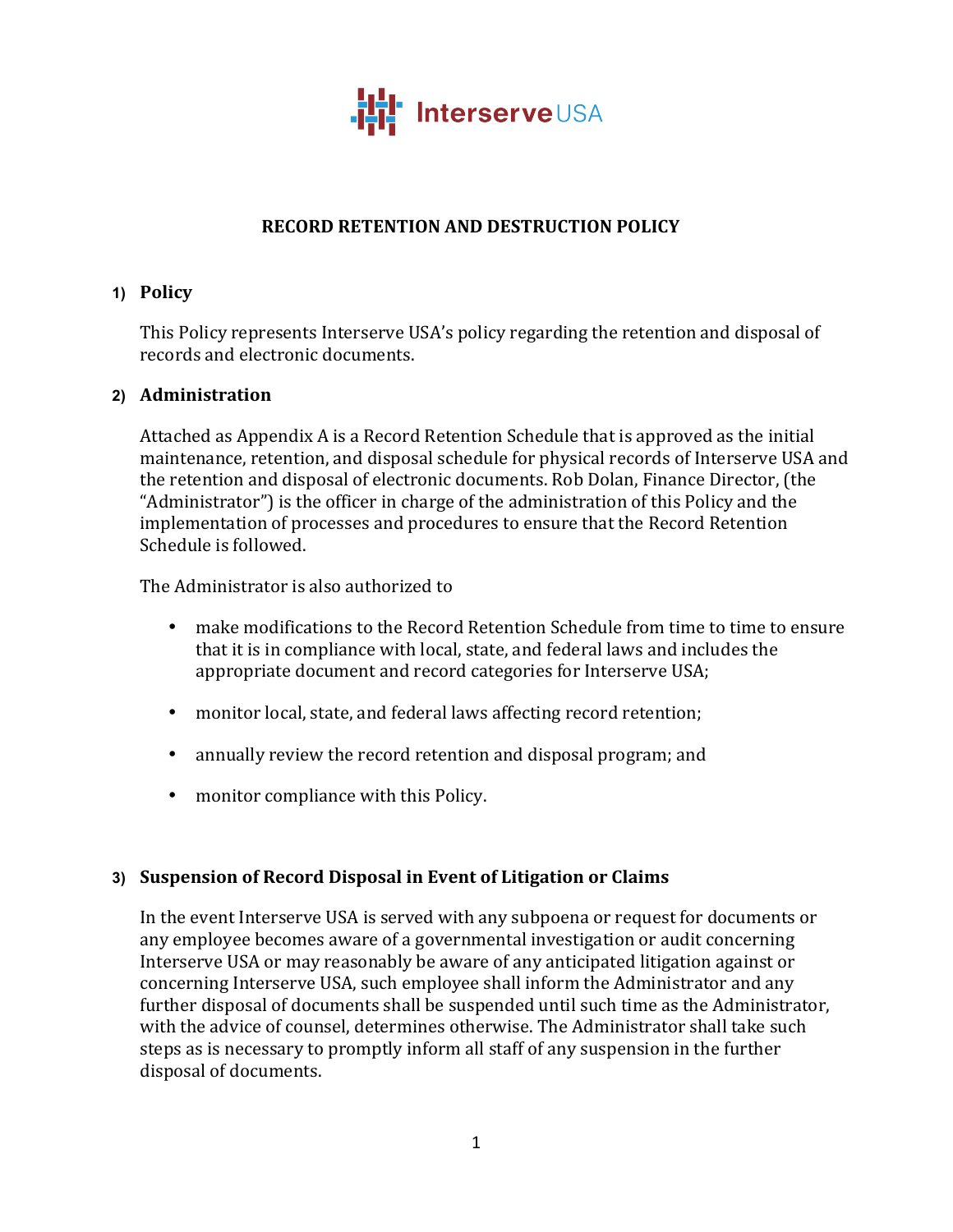### **4) Applicability**

This Policy applies to all physical and electronic documents and records generated in the course of Interserve USA's operation, including both original documents and reproductions.

This Policy was approved by the Board of Directors of Interserve USA on September 9, 2015.

# **Appendix A – Record Retention Schedule**

The Record Retention Schedule is organized as follows:

#### **SECTION TOPIC**

- A. Accounting and Finance
- B. Contracts
- C. Corporate Records
- D. Electronic Documents
- E. Payroll Documents
- F. Personnel Records
- G. Property Records
- H. Tax Records
- I. Contribution Records

#### **A. ACCOUNTING AND FINANCE**

| <b>Record Type</b>                                                                          | <b>Retention Period</b>                                                                                                                       |
|---------------------------------------------------------------------------------------------|-----------------------------------------------------------------------------------------------------------------------------------------------|
| Accounts Payable & Accounts Receivable ledgers<br>and schedules                             | 5 years                                                                                                                                       |
| Annual Audit Reports and Financial Statements                                               | Permanent                                                                                                                                     |
| Annual Audit Records, including work papers and<br>other documents that relate to the audit | 5 years after completion of audit                                                                                                             |
| Bank Statements and Canceled Checks                                                         | 5 years                                                                                                                                       |
| Credit card numbers                                                                         | Full credit card numbers should not<br>be retained any longer than<br>immediate business needs and<br>merchant account agreements<br>dictate. |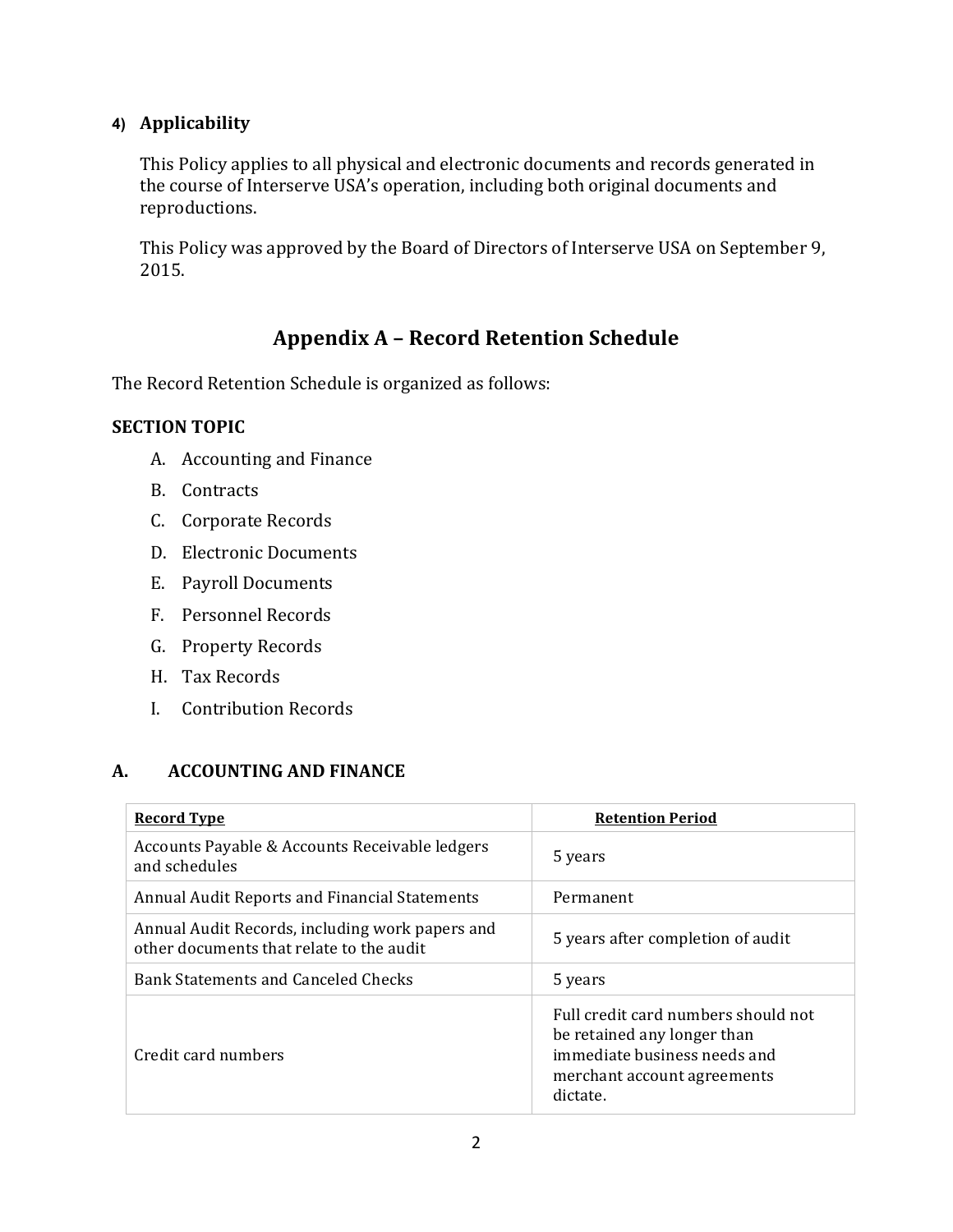| <b>Record Type</b>                     | <b>Retention Period</b>          |
|----------------------------------------|----------------------------------|
| Employee Expense Reports               | 5 years                          |
| General Ledgers                        | Permanent                        |
| Notes Receivable ledgers and schedules | 5 years                          |
| Investment Records                     | 5 years after sale of investment |

#### **B. CONTRACTS**

| <b>Record Type</b>                                                                                                                       | <b>Retention Period</b>                 |
|------------------------------------------------------------------------------------------------------------------------------------------|-----------------------------------------|
| Contracts and Related Correspondence (including<br>any proposal that resulted in the contract and all<br>other supportive documentation) | 5 years after expiration or termination |

#### **C. CORPORATE RECORDS**

| <b>Record Type</b>                                                                                                                                                      | <b>Retention Period</b> |
|-------------------------------------------------------------------------------------------------------------------------------------------------------------------------|-------------------------|
| Corporate Records (minute books, signed minutes<br>of the Board and all committees, corporate seals,<br>articles of incorporation, bylaws, annual corporate<br>reports) | Permanent               |
| Licenses and Permits                                                                                                                                                    | Permanent               |

#### **D. ELECTRONIC DOCUMENTS**

- **1. Electronic Mail**: Not all e-mail needs to be retained, depending on the subject matter.
	- Interserve USA will archive e-mail on a regular basis and keep the Archive for 7 years unless it needs to be kept permanently.
	- All Interserve USA business-related email is stored on a service center or user directory on the server.
	- Staff will not store or transfer Interserve USA-related e-mail on non-work related computers except as necessary or appropriate for Interserve USA purposes.
	- Staff will take care not to send confidential/proprietary Interserve USA information to outside sources.
	- Any e-mail staff deems vital to the performance of their job is copied to the staff's network drive folder.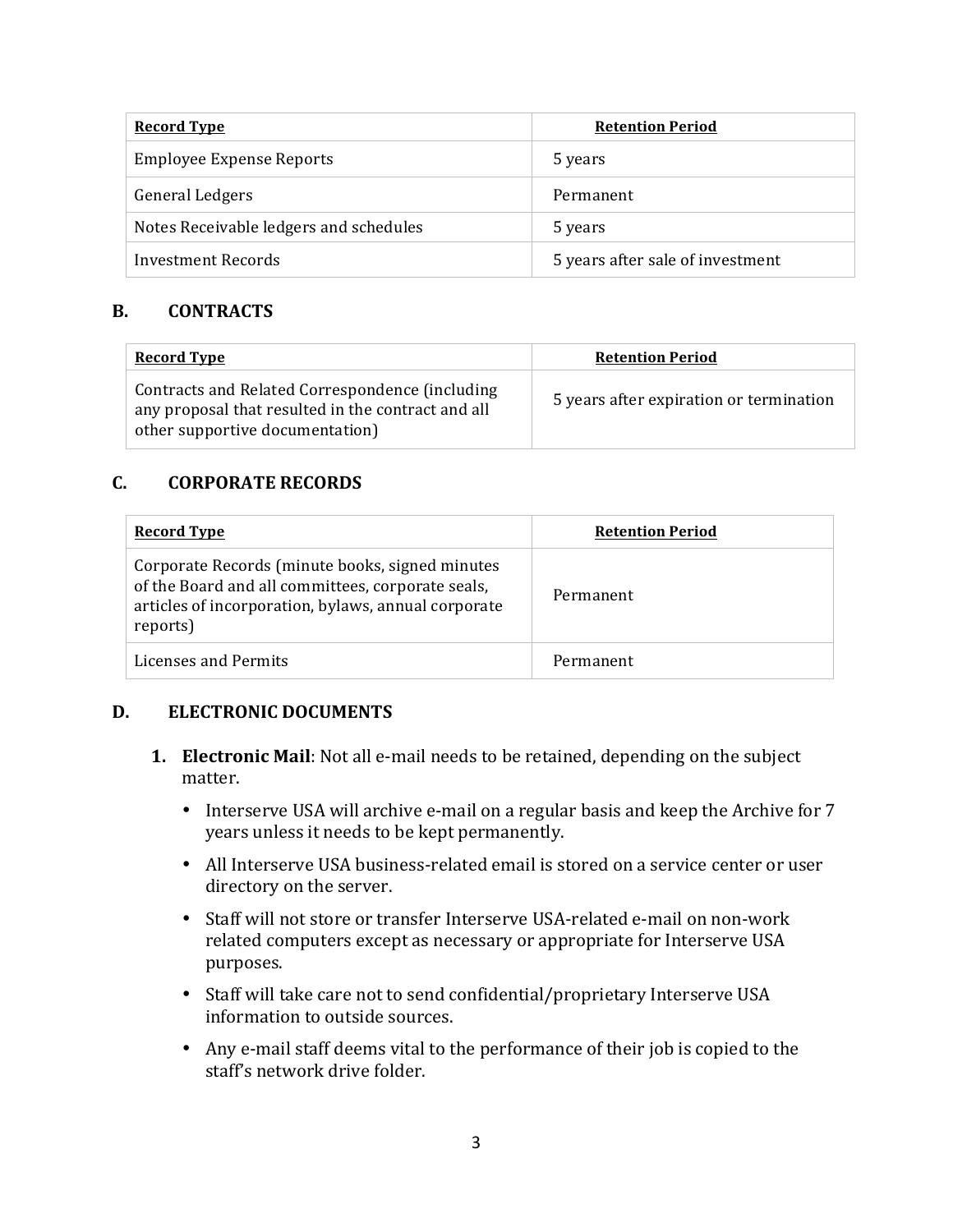**2. Electronic Documents:** including Microsoft Office Suite and PDF files. Retention depends on the subject matter.

### **3. Web Page Files: Internet Cookies**

• All workstations: Web browsers should be scheduled to delete cookies once per month.

If an electronic document is reproduced into paper form, the official document will be considered the electronic document.

### **E. PAYROLL DOCUMENTS**

| <b>Record Type</b>                       | <b>Retention Period</b>   |
|------------------------------------------|---------------------------|
| <b>Employee Deduction Authorizations</b> | 4 years after termination |
| <b>Payroll Deductions</b>                | Termination + 5 years     |
| W-2 and W-4 Forms                        | Termination + 5 years     |
| Garnishments, Assignments, Attachments   | Termination + 5 years     |
| Payroll Registers (gross and net)        | 5 years                   |
| Time Cards/Sheets                        | 2 years                   |
| Unclaimed Wage Records                   | 2 years                   |

## **F. PERSONNEL RECORDS**

| <b>Record Type</b>                                                                                                                                                                                                                                                      | <b>Retention Period</b>                                     |
|-------------------------------------------------------------------------------------------------------------------------------------------------------------------------------------------------------------------------------------------------------------------------|-------------------------------------------------------------|
| Commissions/Bonuses/Incentives/Awards                                                                                                                                                                                                                                   | 5 years                                                     |
| EEO-I/EEO-2 – Employer Information Reports                                                                                                                                                                                                                              | 2 years after superseded or filing<br>(whichever is longer) |
| <b>Employee Earnings Records</b>                                                                                                                                                                                                                                        | Separation + 5 years                                        |
| <b>Employee Handbooks</b>                                                                                                                                                                                                                                               | 1 copy kept permanently                                     |
| Employee Personnel Records (including individual<br>attendance records, application forms, job or status<br>change records, performance evaluations, termination<br>papers, withholding information, garnishments, test<br>results, training and qualification records) | 5 years after separation                                    |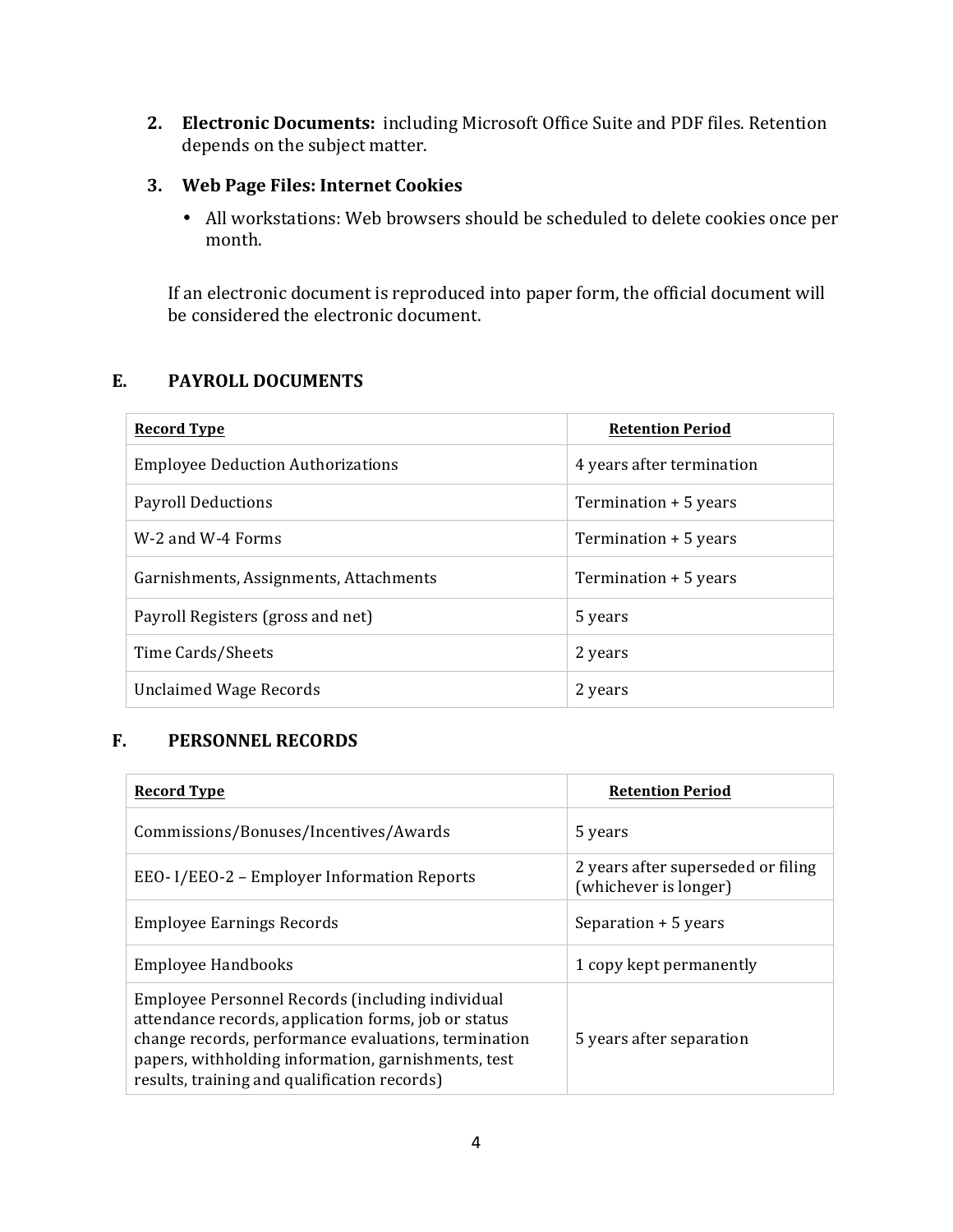| <b>Record Type</b>                                                                                                                                                                                                                                           | <b>Retention Period</b>                                                                            |
|--------------------------------------------------------------------------------------------------------------------------------------------------------------------------------------------------------------------------------------------------------------|----------------------------------------------------------------------------------------------------|
| Employment Contracts - Individual                                                                                                                                                                                                                            | 5 years after separation                                                                           |
| Employment Records - Correspondence with<br><b>Employment Agencies and Advertisements for Job</b><br>Openings                                                                                                                                                | 3 years from date of hiring<br>decision                                                            |
| Employment Records - All Non-Hired Applicants<br>(including all applications and resumes - whether<br>solicited or unsolicited, results of post-offer,<br>pre-employment physicals, results of background<br>investigations, if any, related correspondence) | 2-4 years (4 years if file contains<br>any correspondence which might<br>be construed as an offer) |
| Job Descriptions                                                                                                                                                                                                                                             | 3 years after superseded                                                                           |
| Personnel Count Records                                                                                                                                                                                                                                      | 3 years                                                                                            |
| Forms I-9                                                                                                                                                                                                                                                    | 3 years after hiring, or 1 year<br>after separation if later                                       |

## **G. PROPERTY RECORDS**

| <b>Record Type</b>                                                      | <b>Retention Period</b> |
|-------------------------------------------------------------------------|-------------------------|
| Correspondence, Property Deeds, Assessments, Licenses,<br>Rights of Way | Permanent               |
| <b>Property Insurance Policies</b>                                      | Permanent               |

# **H. TAX RECORDS**

| <b>Record Type</b>                                 | <b>Retention Period</b> |
|----------------------------------------------------|-------------------------|
| Tax-Exemption Documents and Related Correspondence | Permanent               |
| <b>IRS Rulings</b>                                 | Permanent               |
| Excise Tax Records                                 | 5 years                 |
| Payroll Tax Records                                | 5 years                 |
| Tax Bills, Receipts, Statements                    | 5 years                 |
| Tax Returns – Income, Franchise, Property          | Permanent               |